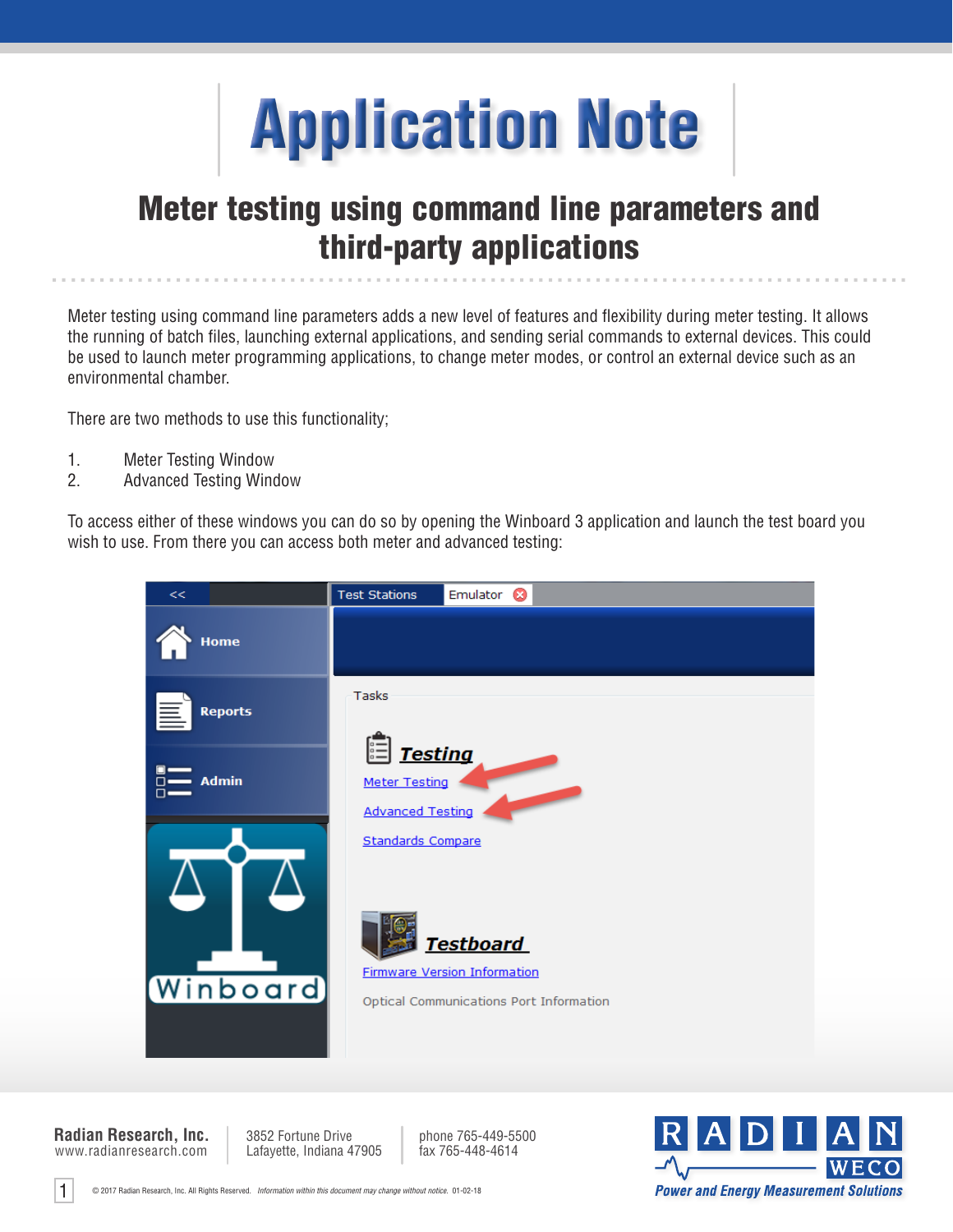# **Meter Testing**

Meter testing allows that a command can be applied for each test step run. These steps could be set up in the meter testing window very easily, but in this example, we will create a meter test sequence with a pre-defined command set. Each time that test sequence is run the command will be executed.

## **Follow these steps to create a test sequence:**

- 1. Open Winboard 3 software
- 2. Select Admin on left window pane
- 3. Select Edit Meter Test Sequences
- 4. Select the Default Test sequence
- 5. Select Save As in top right corner
- 6. Name the sequence Program Meter, select OK
- 7. Scroll all the right of the window

| $<<$                                                                                                                                                                                                                                                                                                                                                |  | <b>Test Stations</b><br><b>Emulator</b>                                                       |              | Admin <sup>8</sup> |              |                  |                       |                     |                           |                          |                                       |                             |           |                            |               |         |                         |
|-----------------------------------------------------------------------------------------------------------------------------------------------------------------------------------------------------------------------------------------------------------------------------------------------------------------------------------------------------|--|-----------------------------------------------------------------------------------------------|--------------|--------------------|--------------|------------------|-----------------------|---------------------|---------------------------|--------------------------|---------------------------------------|-----------------------------|-----------|----------------------------|---------------|---------|-------------------------|
| 合<br>Home                                                                                                                                                                                                                                                                                                                                           |  | 昌<br>价<br>RЛ<br>H<br>Add<br><b>Delete</b><br>Print<br><b>Back</b><br>Save<br>Export<br>Import |              |                    |              |                  |                       |                     |                           |                          |                                       |                             |           |                            |               |         | 0<br>Help               |
| E<br><b>Reports</b>                                                                                                                                                                                                                                                                                                                                 |  | Test Sequence: Program Meter<br>$\mathbf{v}$                                                  |              |                    |              |                  |                       |                     |                           |                          |                                       |                             |           |                            |               | Save As |                         |
|                                                                                                                                                                                                                                                                                                                                                     |  | <b>Energy Mode</b>                                                                            |              | <b>Optics</b>      | $\mathbf{v}$ | <b>KYZ</b><br>Ke | Reverse<br>Power<br>O | Frequency<br>60.000 | Upper<br>Limit<br>100.200 | Lower<br>Limit<br>99.800 | <b>Desired</b><br>Accuracy<br>100.000 | Harmonic<br>Configuration   |           | Harmon.<br><b>Revision</b> | Command       |         | Add Step<br>Delete Step |
| $\begin{picture}(20,5) \put(0,0){\line(1,0){15}} \put(15,0){\line(1,0){15}} \put(15,0){\line(1,0){15}} \put(15,0){\line(1,0){15}} \put(15,0){\line(1,0){15}} \put(15,0){\line(1,0){15}} \put(15,0){\line(1,0){15}} \put(15,0){\line(1,0){15}} \put(15,0){\line(1,0){15}} \put(15,0){\line(1,0){15}} \put(15,0){\line(1,0){15}} \put(15,0){\line(1,$ |  | Watt Hrs                                                                                      | $\mathbf{v}$ | Default            |              |                  |                       |                     |                           |                          |                                       | Default (Sine)<br>$\bullet$ |           | Latest                     | <none></none> |         |                         |
|                                                                                                                                                                                                                                                                                                                                                     |  | Watt Hrs                                                                                      | $\mathbf{v}$ | Default            | $\mathbf{v}$ |                  | E                     | 60.000              | 100.200                   | 99.800                   | 100.000                               | Default (Sine)              | $\bullet$ | Latest                     | <none></none> |         | Insert Step             |
|                                                                                                                                                                                                                                                                                                                                                     |  | Watt Hrs                                                                                      | $\bullet$    | Default            | $\star$      |                  | $\Box$                | 60.000              | 100.200                   | 99.800                   | 100.000                               | Default (Sine)              | $\bullet$ | Latest                     | <none></none> |         |                         |
| <b>Winboard</b>                                                                                                                                                                                                                                                                                                                                     |  |                                                                                               |              |                    |              |                  |                       |                     |                           |                          |                                       |                             |           |                            |               |         |                         |

- 8. Select the drop down in the Command column. Choose Browse.
- 9. Browse to the program or batch file you wish to execute. Keep in mind it will execute before the test step starts.
- 10. In this example, we will choose Landis & Gyr 1132 Com. However, any application or batch file could be executed (.exe or .bat files).

| <<                                                                                                                                                                                                                                                                                                                                                  | Admin <sup>3</sup><br><b>Test Stations</b><br>Emulator |                                                                                                    |                                        |           |                |                |                            |                                  |         |                                       |                                                          |             |  |  |
|-----------------------------------------------------------------------------------------------------------------------------------------------------------------------------------------------------------------------------------------------------------------------------------------------------------------------------------------------------|--------------------------------------------------------|----------------------------------------------------------------------------------------------------|----------------------------------------|-----------|----------------|----------------|----------------------------|----------------------------------|---------|---------------------------------------|----------------------------------------------------------|-------------|--|--|
| Home                                                                                                                                                                                                                                                                                                                                                |                                                        | 昌<br>2<br>内<br>位<br>ត<br>Add<br>Delete<br>Print<br><b>Back</b><br>Save<br>Help<br>Export<br>Import |                                        |           |                |                |                            |                                  |         |                                       |                                                          |             |  |  |
| E<br><b>Reports</b>                                                                                                                                                                                                                                                                                                                                 | Test Sequence: Program Meter<br>$\mathbf{v}$<br>Export |                                                                                                    |                                        |           |                |                |                            |                                  |         |                                       |                                                          |             |  |  |
|                                                                                                                                                                                                                                                                                                                                                     |                                                        | <b>KYZ</b><br>Ke                                                                                   | Reverse<br>Power                       | Frequency | Upper<br>Limit | Lower<br>Limit | <b>Desired</b><br>Accuracy | <b>Harmonic</b><br>Configuration |         | Harmo <sub>r</sub><br><b>Revision</b> | Command                                                  | Add Step    |  |  |
| $\begin{picture}(20,20) \put(0,0){\line(1,0){10}} \put(15,0){\line(1,0){10}} \put(15,0){\line(1,0){10}} \put(15,0){\line(1,0){10}} \put(15,0){\line(1,0){10}} \put(15,0){\line(1,0){10}} \put(15,0){\line(1,0){10}} \put(15,0){\line(1,0){10}} \put(15,0){\line(1,0){10}} \put(15,0){\line(1,0){10}} \put(15,0){\line(1,0){10}} \put(15,0){\line(1$ |                                                        |                                                                                                    | $\qquad \qquad \Box$                   | 60.000    | 100.200        | 99.800         | 100.000                    | Default (Sine)                   | $\star$ | Latest                                | C:\Program Files (x86)\Landis+Gyr\1132Com\W1132Com.exe + | Delete Step |  |  |
|                                                                                                                                                                                                                                                                                                                                                     |                                                        |                                                                                                    | D                                      | 60.000    | 100.200        | 99.800         | 100.000                    | Default (Sine)                   | $\star$ | Latest                                | $<$ None $>$                                             | Insert Step |  |  |
|                                                                                                                                                                                                                                                                                                                                                     |                                                        |                                                                                                    | $\begin{array}{c} \square \end{array}$ | 60.000    | 100.200        | 99.800         | 100.000                    | Default (Sine)                   | $\star$ | Latest                                | $<$ None $>$                                             |             |  |  |
| <b>Winboard</b>                                                                                                                                                                                                                                                                                                                                     |                                                        |                                                                                                    |                                        |           |                |                |                            |                                  |         |                                       |                                                          |             |  |  |

11. Select Save.

In meter testing window, select the Program Meter test sequence. When the Start button selected the unit will launch the 1132 Com application. You could interrogate or program a meter. Once the 1132 Com application is closed the test sequence will start testing on that step. A separate command can be set for each step in the sequence.

www.radianresearch.com **Radian Research, Inc.** 3852 Fortune Drive Lafayette, Indiana 47905

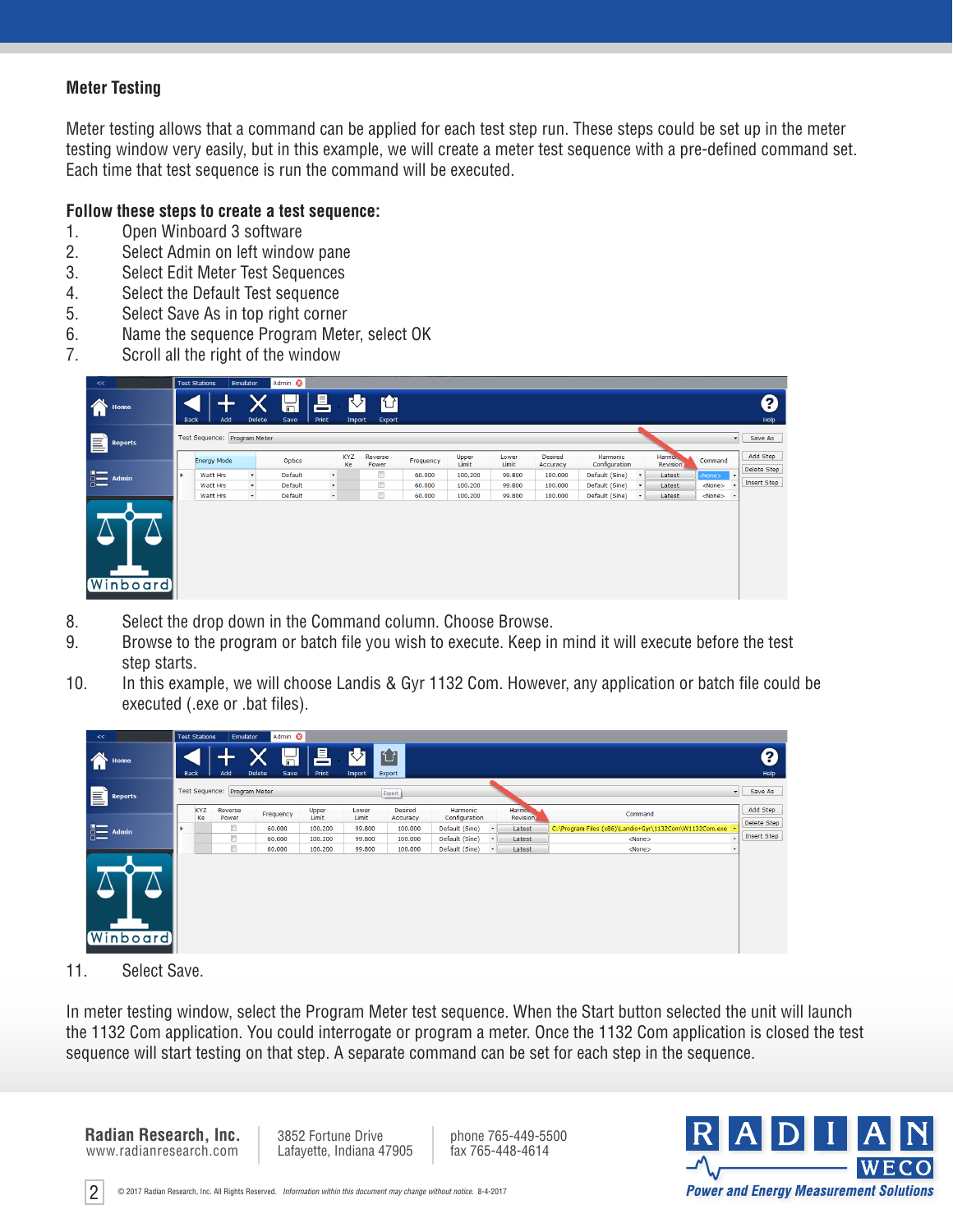## **Advanced Testing**

Advanced testing allows a file script to be run (Example: FILETEST.TST). For each step in the script specific commands can be applied. This includes launching applications and batch files.

The file script runs a sequence of test steps that includes energy mode, voltage, current, phase, frequency, and command parameters.

#### **Example script file:**

In this example ten steps are run. When the first step starts the commands change the meter to form 9, pauses 5 seconds and runs a batch file meter\_program.bat before the test starts.

Note: Add a space after the frequency in script before starting commands. Do not use any spaces in the command parameters.



#### **The following commands are available:**

FORM=New Form PAUSE=Seconds POWERDOWN=Seconds CREEP=Seconds !Batch\_Filename (run the batch\_filename if power is removed; before a test is started.) +Batch\_Filename (run batch\_filename.) @ (Turn on printing of comments to output file) # (Turn off printing of comments to output file) % (Wait for specified amount of time before powering up Example command: FORM=9,PAUSE=5,+meter\_program.bat

www.radianresearch.com **Radian Research, Inc.** 3852 Fortune Drive Lafayette, Indiana 47905